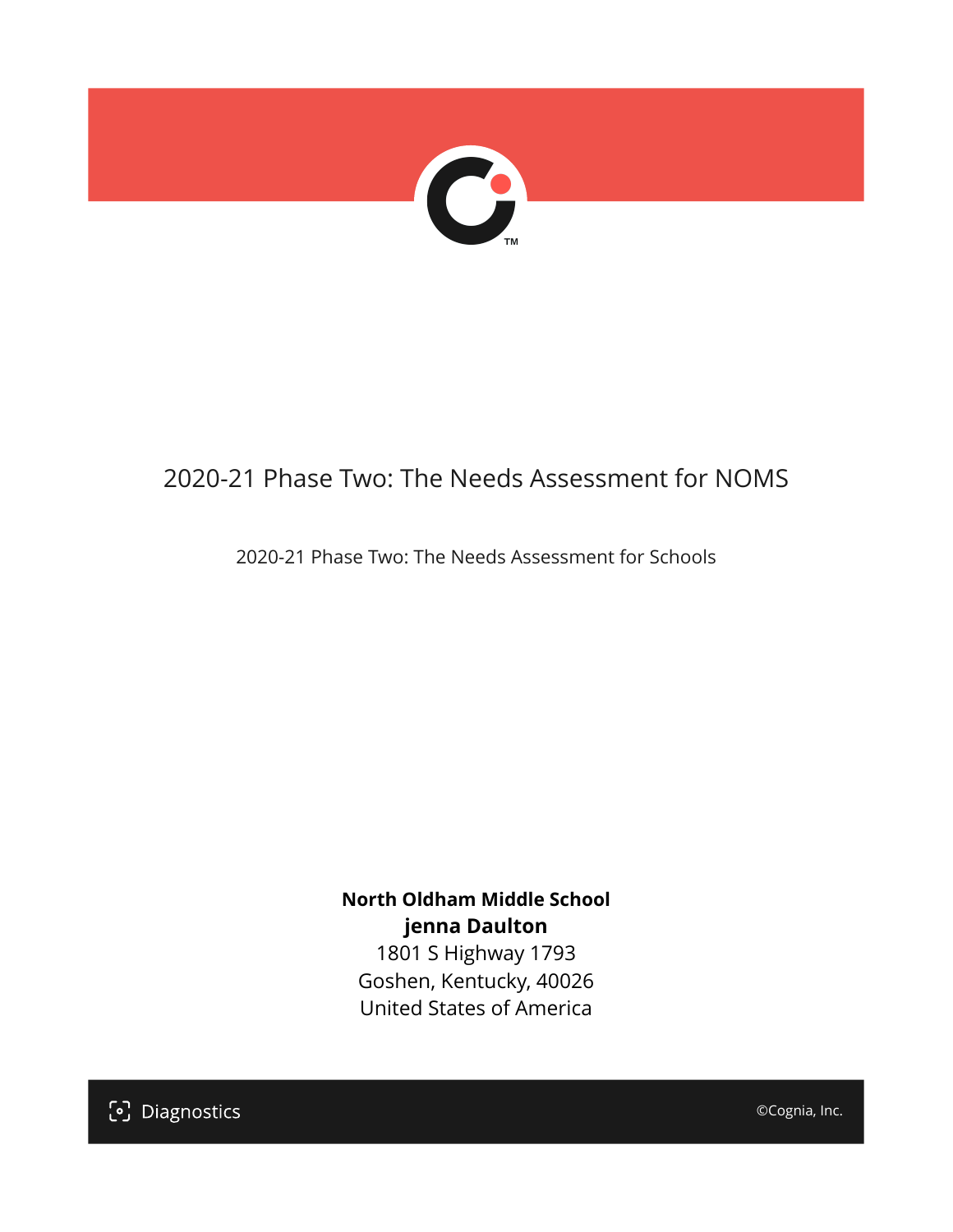**Table of Contents**

| 2020-21 Phase Two: The Needs Assessment for Schools        |  |
|------------------------------------------------------------|--|
| Understanding Continuous Improvement: The Needs Assessment |  |
| Protocol                                                   |  |
| <b>Current State</b>                                       |  |
| Priorities/Concerns                                        |  |
| Trends                                                     |  |
| Potential Source of Problem                                |  |
| Strengths/Leverages                                        |  |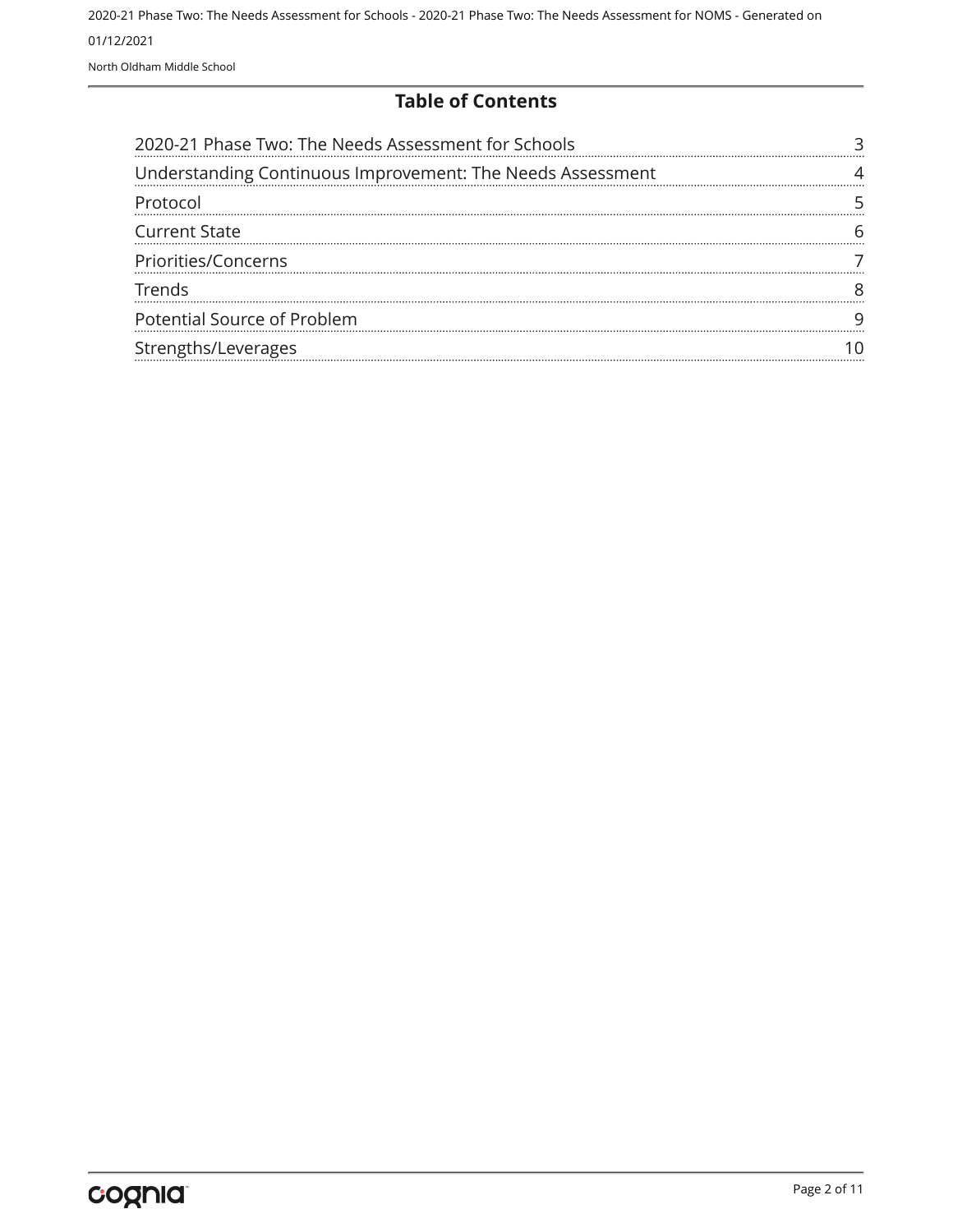## <span id="page-2-0"></span>**2020-21 Phase Two: The Needs Assessment for Schools**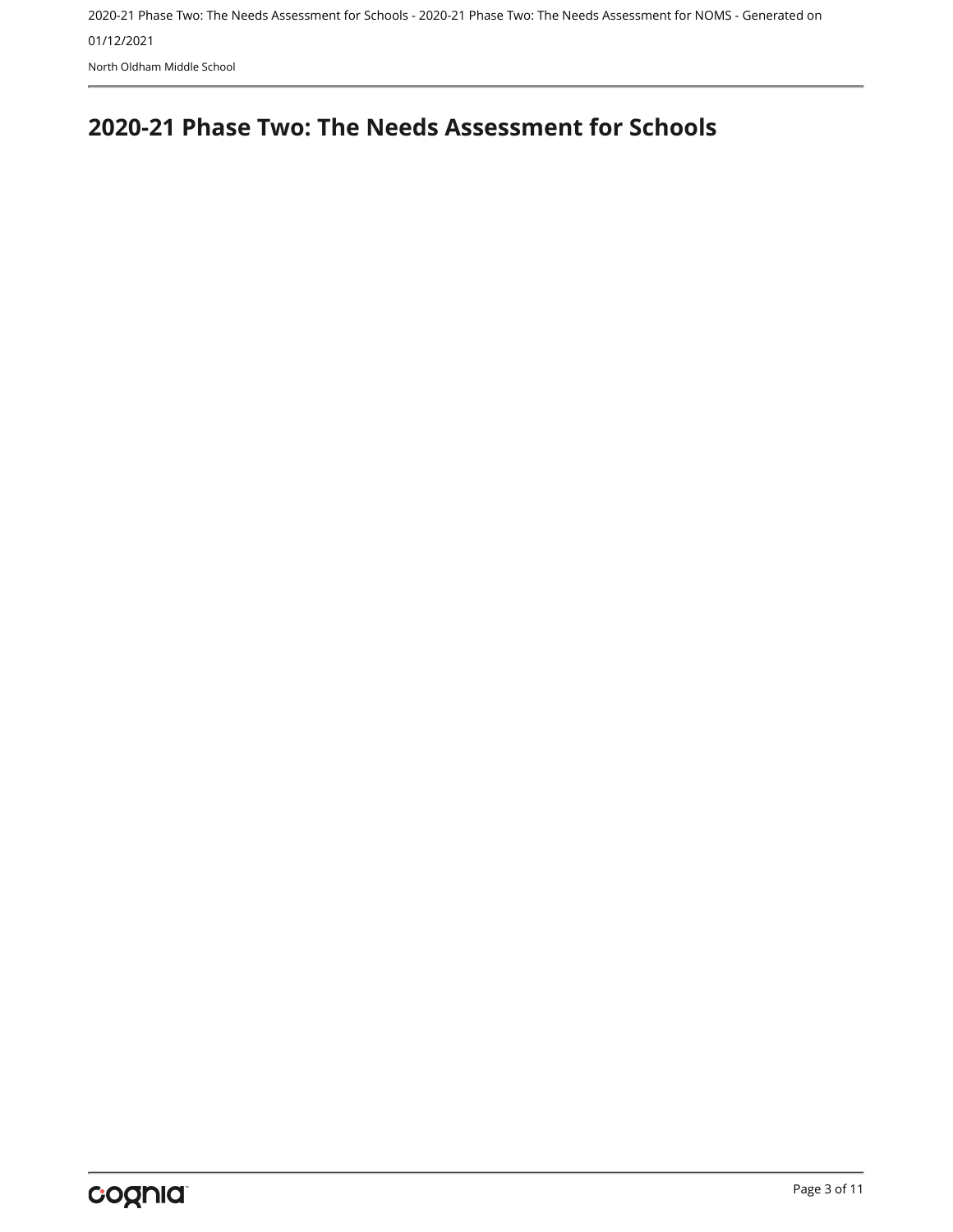## <span id="page-3-0"></span>**Understanding Continuous Improvement: The Needs Assessment**

In its most basic form, continuous improvement is about understanding the **current state** and formulating a plan to move to the **desired state**. The comprehensive needs assessment is a culmination of an extensive review of multiple sources of data collected over a period of time (e.g. 2-3 years). It is to be conducted annually as an essential part of the continuous improvement process and precedes the development of strategic goals (i.e. desired state).

The needs assessment requires synthesis and analysis of multiple sources of data and should reach conclusions about the **current state** of the school, as well as the processes, practices and conditions that contributed to that state.

The needs assessment provides the framework for **all** schools to clearly and honestly identify their most critical areas for improvement that will be addressed later in the planning process through the development of goals, objectives, strategies and activities. 703 KAR 2:225 requires, as part of continuous improvement planning for schools, each school complete the needs assessment between October 1 and November 1 of each year and include: (1) a description of the data reviewed and the process used to develop the needs assessment; (2) a review of the previous plan and its implementation to inform development of the new plan; and, (3) perception data gathered from the administration of a valid and reliable measure of teaching and learning conditions. Further, as required by Section 1114 of the Every Student Succeeds Act (ESSA), Title I schools implementing a schoolwide program must base their Title I program on a comprehensive needs assessment.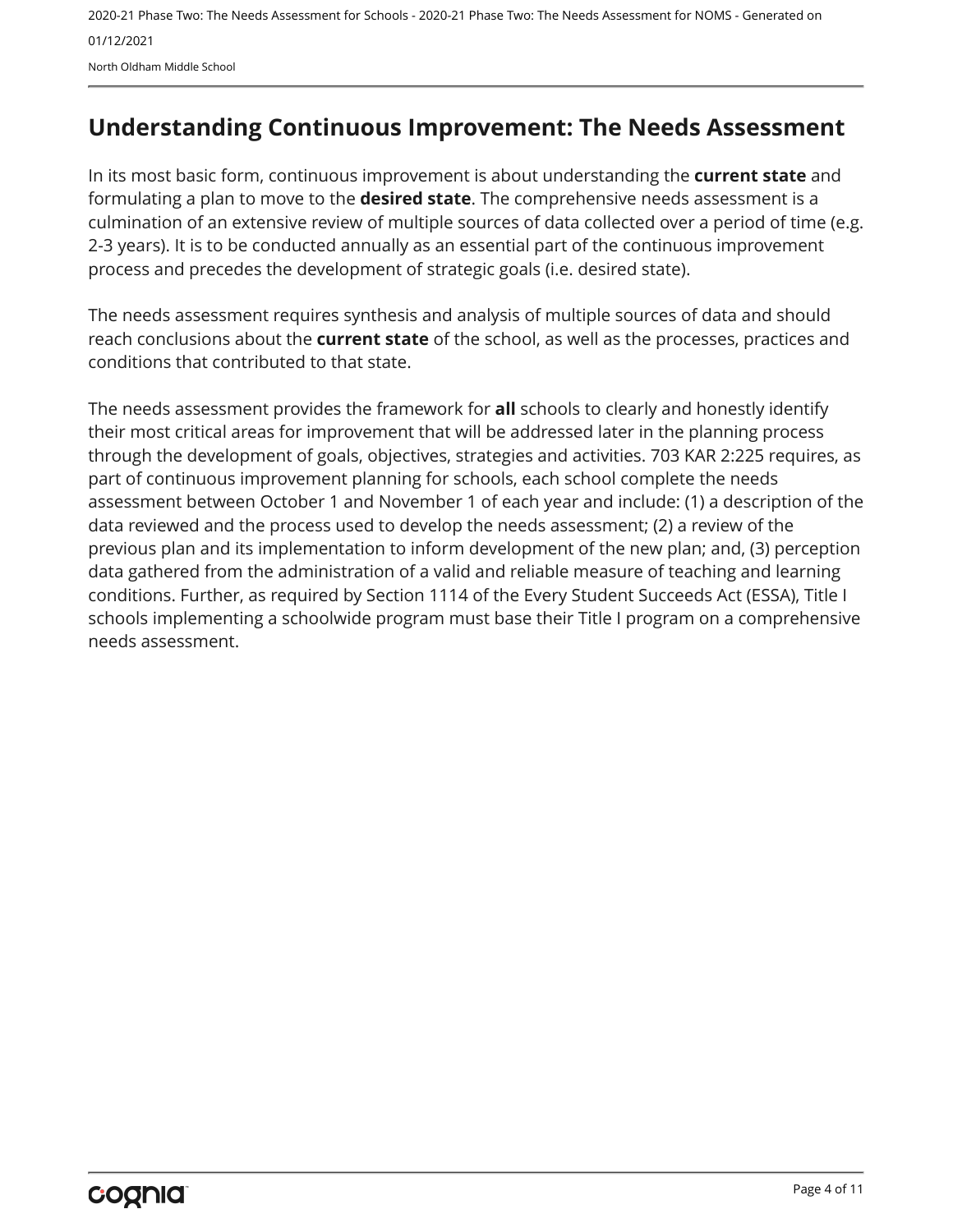## <span id="page-4-0"></span>**Protocol**

. Clearly detail the process used for reviewing, analyzing and applying data results. Include names of school councils, leadership teams and stakeholder groups involved. How frequently does this planning team meet and how are these meetings documented?

Data analysis at North Oldham Middle School takes a number of forms. As a school, we compile longitudinal data on all of our students starting in 3rd grade. The school's master schedule is loaded into a data dashboard and teachers are able to see the performance of each student in their classroom on fall, winter and spring NWEA MAP assessments and KPREP. We focus during pre-service for the school year on student's most recent reading, math and language MAP scores and create "class profiles" so that teachers and understand and anticipate the needs of students in each of their class periods. When KPREP scores are made available, we triangulate current grades, KPREP and MAP scores to confirm student placement in Tier II and Tier III classes and to look for trends by grade, subject and skill. In PLCs, teacher meet weekly to discuss student performance, review the impact of lesson in a given unit and answer the 5 core PLC questions. Each week teachers keep a PLC journal that captures their reflections on the lessons they have taught and the impact of their teaching on student learning. Each month, Content Leaders meet to discuss the work of teachers within their department. Trends in student performance are discussed and Content Leaders reflect on the work of teachers in their department during content team meetings, teacher work days and PLC observations. Instructional supports are organized, with the guidance and support of an instructional coach, to help teachers and students based on trends across the school. Our MTSS team also meets monthly. This group look at students' academic, behavioral and attendance data to ensure that we are supporting the whole child and organizing data driven interventions for students in Tier II and Tier III. On a 6-8 week cycle, intervention groups are reviewed and students exit, continue to receive additional supports based on the data that has been gathered.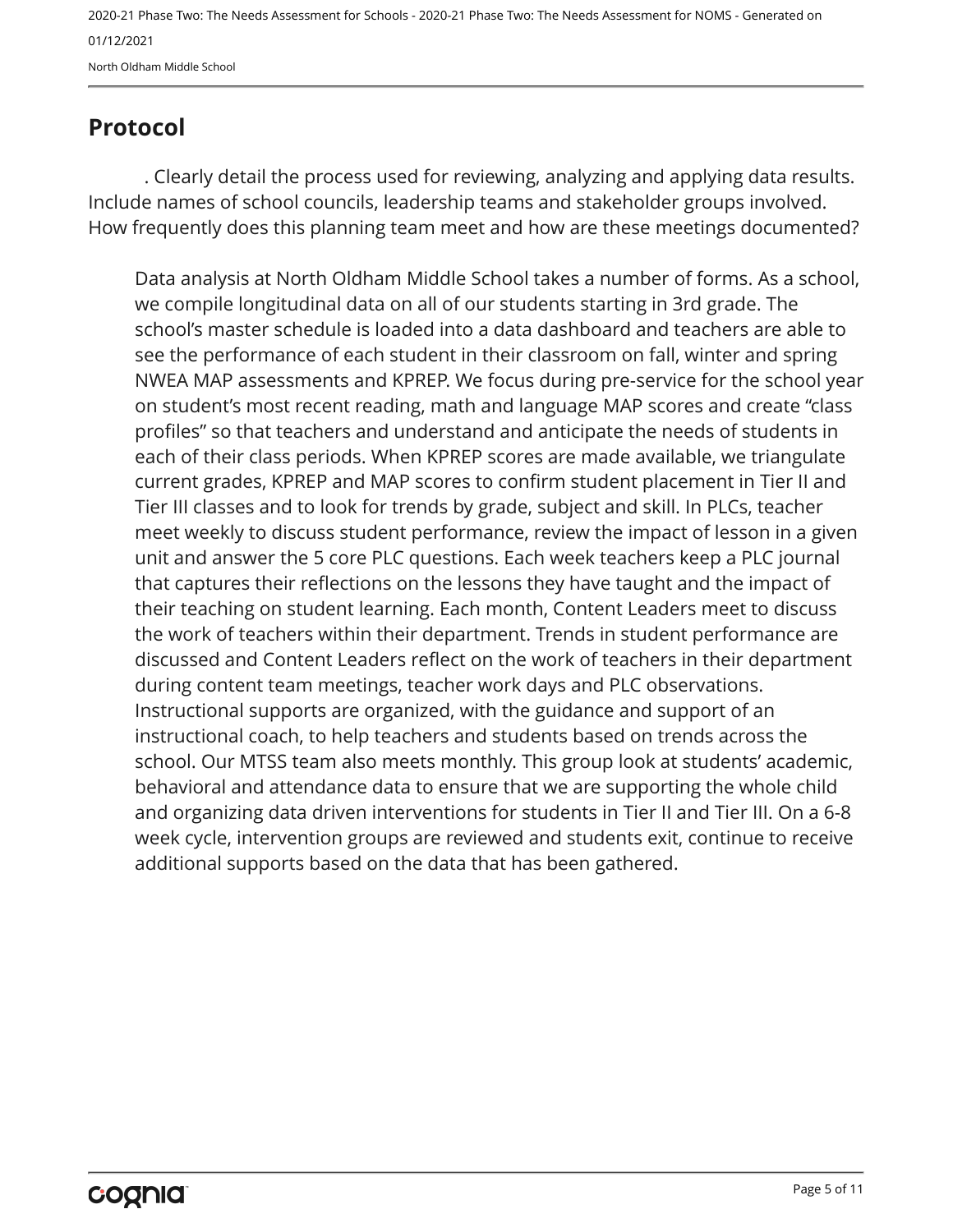## <span id="page-5-0"></span>**Current State**

. Plainly state the current condition using precise numbers and percentages as revealed by past, current and multiple sources of data. These should be based solely on data outcomes. Cite the source of data used.

#### **Example of Current Academic State:**

-Thirty-four percent (34%) of students in the achievement gap scored proficient on KPREP Reading.

-From 2018 to 2020, the school saw an 11% increase in novice scores in reading among students in the achievement gap.

-Fifty-four percent (54%) of our students scored proficient in math compared to the state average of 57%.

#### **Example of Non-Academic Current State:**

-Teacher Attendance: Teacher attendance rate was 84% for the 2019-20 school year – a decrease from 92% in 2017-18.

-The number of behavior referrals increased from 204 in 2018-19 to 288 in 2019-20. -Survey results and perception data indicated 62% of the school's teachers received adequate professional development.

-80.4% of student score proficient in reading compared to the state average of 59.6%-75.1% of students scored proficient in math compared to the state average of 46.4%. -83.7% of student score proficient in social studies compared to the state average of 58.8%-From 2016-17 to 2017-18, our scores in writing grew from 46.4 to 48.8 – a total of 2.4%.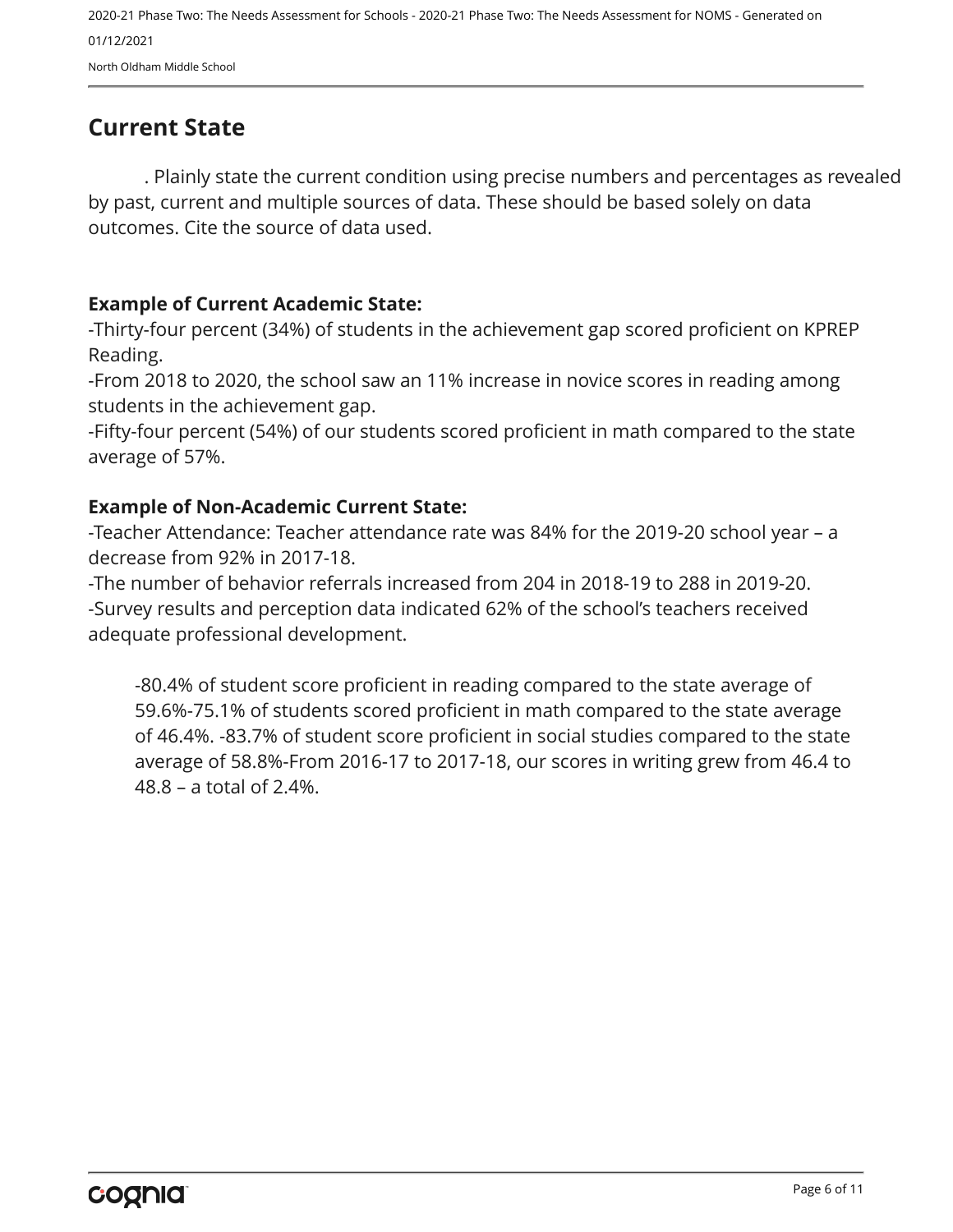2020-21 Phase Two: The Needs Assessment for Schools - 2020-21 Phase Two: The Needs Assessment for NOMS - Generated on 01/12/2021

North Oldham Middle School

## <span id="page-6-0"></span>**Priorities/Concerns**

. Clearly and concisely identify areas of weakness using precise numbers and percentages.

**NOTE:** These priorities will be thoroughly addressed in the Comprehensive School Improvement Plan (CSIP) diagnostic and template.

**Example:** Sixty-eight (68%) of students in the achievement gap scored below proficiency on the KPREP test in reading as opposed to just 12% of non-gap learners.

Gap- Reading-35.1% of our students supported in special education scored proficient in reading compared to 85.2% of students in general education classes. This created a 50.1 point achievement gap in reading between these groups. -53.5% of students living in poverty scored proficient in reading compared to 83.2% of students who live above the poverty line. This created a 29.7 point achievement gap in reading between these groups. Math-28.4% of our students supported in special education scored proficient in math compared to 80.1% of students in general education classes. This created a 51.7 point achievement gap in reading between these groups. -43.5% of students living in poverty scored proficient in math compared to 78.3% of students who live above the poverty line. This created a 34.6 point achievement gap in reading between these groups. Social Studies-44.4% of our students supported in special education scored proficient in social studies compared to 86.8% of students in general education classes. This created a 42.4 point achievement gap in reading between these groups. -70% of students living in poverty scored proficient in social studies compared to 85% of students who live above the poverty line. This created a 15 point achievement gap in reading between these groups. Writing-From 2016-17 to 2017-18, our scores in writing grew from 46.4 to 48.8 – a total of 2.4%. -16.7% of our students supported in special education scored proficient in writing compared to 51.3% of students in general education classes. This created a 34.6 point achievement gap in reading between these groups. -40% of students living in poverty scored proficient in writing compared to 49.6% of students who live above the poverty line. This created a 9.6 point achievement gap in reading between these groups. Growth- Growth in Math was 50.6% and 40.5% in Reading for a combined growth score of 52.7. To be considered high growth the total growth rate would be 57%.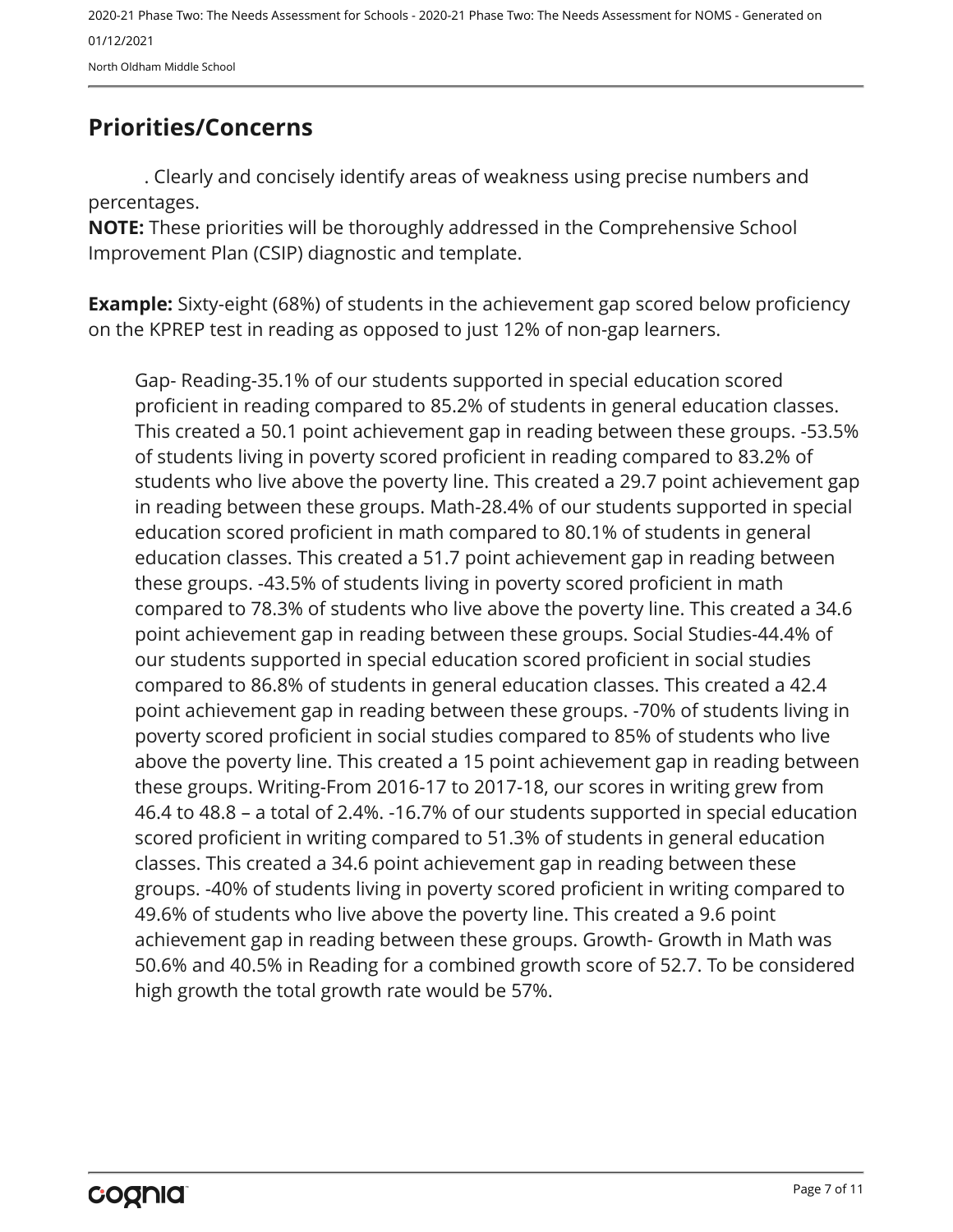## <span id="page-7-0"></span>**Trends**

. Analyzing data trends from the previous two academic years, which academic, cultural and behavioral measures remain significant areas for improvement?

Reading-From 2017 to 2020 overall proficiency in reading grew from 79.1 to 80.4. -From 2017 to 2020 proficiency in reading for students supported in special education declined from 48% to 35.1% - a 12.9 point drop over three years. -From 2017 to 2020 proficiency in reading for students living in poverty declined from 63% to 53.5 – a 9.5 point drop over three years. Math -From 2017 to 2020 overall proficiency in math dropped from 75.7 to 75.1. -From 2017 to 2020 proficiency in math for students supported in special education declined from 43% to 32% - an 11 point drop over three years. -From 2017 to 2020 proficiency in math for students living in poverty declined from 49% to 46.8% - a 2.2 point drop over three years.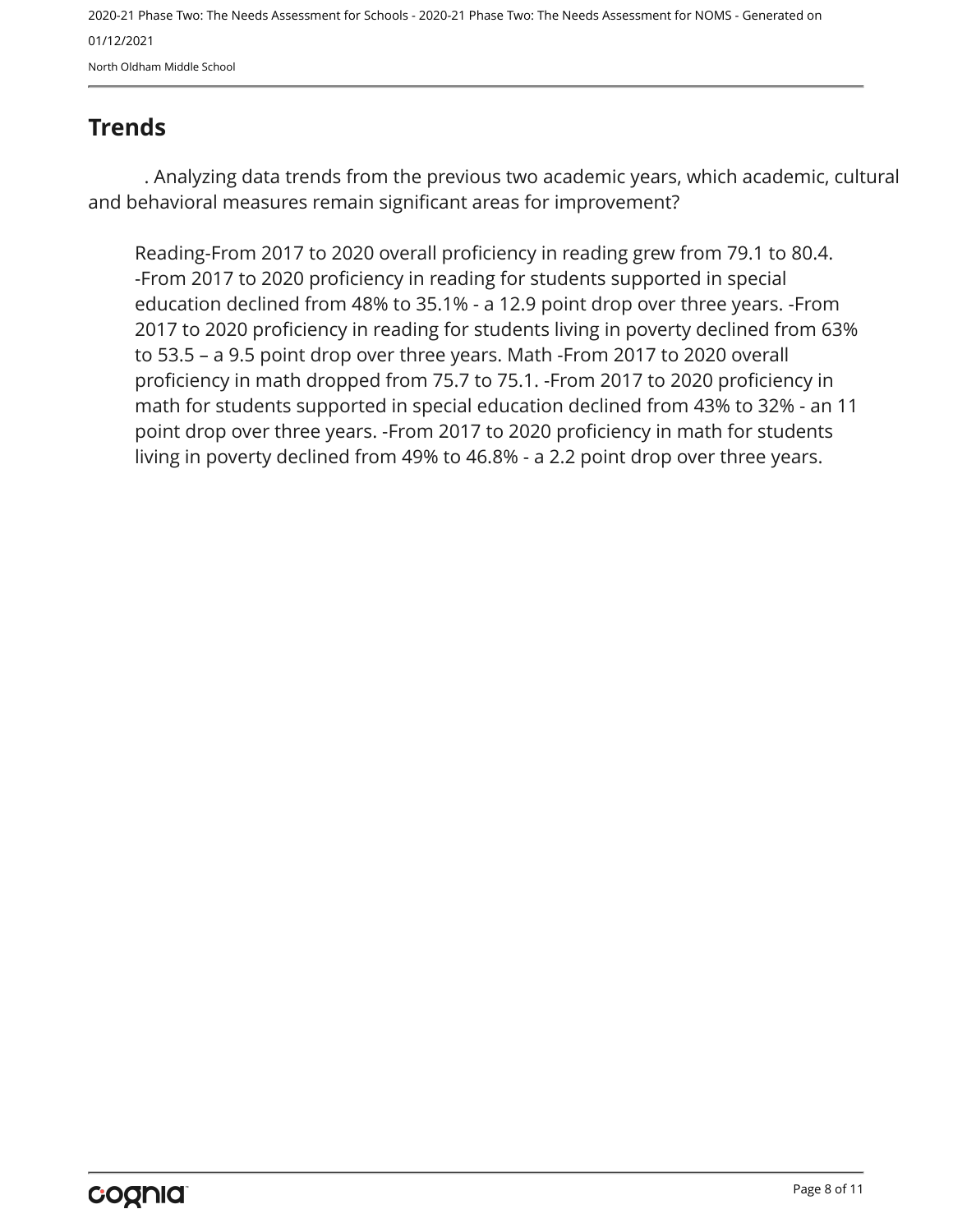## <span id="page-8-0"></span>**Potential Source of Problem**

. Which processes, practices or conditions will the school focus its resources and efforts upon in order to produce the desired changes? Note that all processes, practices and conditions can be linked to the six Key Core Work Processes outlined below:

| <b>KCWP 1: Design and Deploy Standards</b>                   |
|--------------------------------------------------------------|
| <b>KCWP 2: Design and Deliver Instruction</b>                |
| <b>KCWP 3: Design and Deliver Assessment Literacy</b>        |
| <b>KCWP 4: Review, Analyze and Apply Data</b>                |
| <b>KCWP 5: Design, Align and Deliver Support</b>             |
| <b>KCWP 6: Establishing Learning Culture and Environment</b> |
|                                                              |

Our school team has identified an area to focus our resources in the coming school year. From the data we have shared thus far, it is clear that students supported in special education have struggled to keep up with their peers on our campus. As a school team, we know that these students have individualized goals that they are working toward within their IEP and we know that they are supported in special education because they have a documented disability. Our first area of focus is on the design and delivery of instruction. We know that high quality instruction is a key factor impacting student learning. For students supported in special education, instruction is delivered primarily in a resource classroom or in a co-taught classroom. We see an opportunity to and support our ECS teachers by using a strengths based coaching cycle approach. This model, which has not be used with ECS teachers on our campus before, will allow us to carefully analyze the design and delivery of specially designed instruction within our resource and co-taught classrooms through series of brief observation and feedback sessions scheduled over the course of the school year. Our school team believes that a focus on instructional coaching is the first step to addressing the achievement gap we see on our campus. Secondly, ECS teachers and our intervention teacher will be working with gen ed teachers to share learning profiles for each student in the area of reading to help with specific interventions. Additionally, identified students in resource setting or Intervention will start tracking their own learning targets by Lexile and use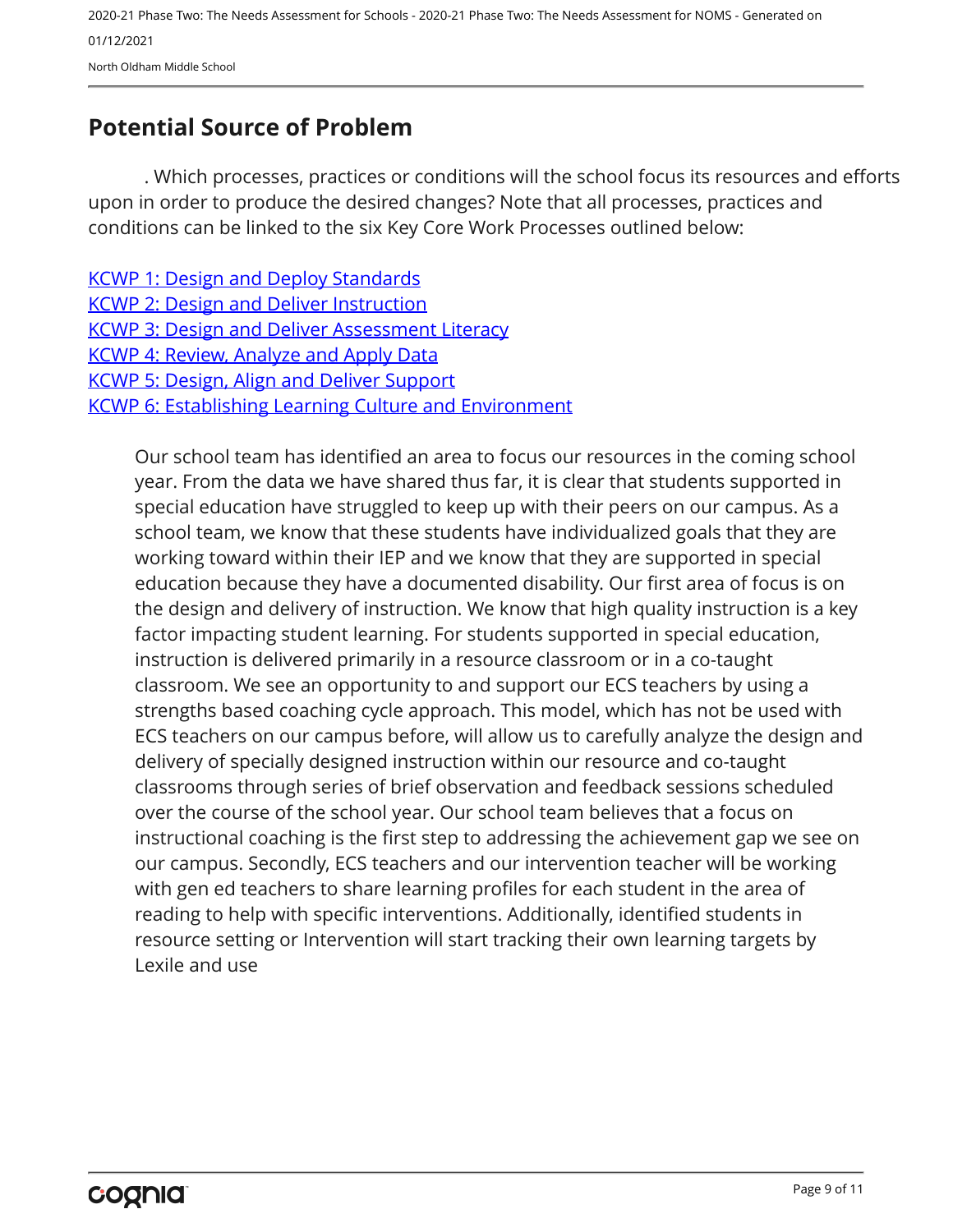## <span id="page-9-0"></span>**Strengths/Leverages**

. Plainly state, using precise numbers and percentages revealed by current data, the strengths and leverages of the school.

**Example**: Graduation rate has increased from 67% the last five years to its current rate of 98%.

-Reading proficiency has remained above 80% for the past two years. -Multiracial students have closed the achievement gap in reading over the last 4 years and now outperform white students by 5 points. (White:79.6% vs. Multiracial:84.6%). -Math proficiency has remained above 73% for the past five years. -The number of novice students in social studies has declined from 2.3 in 2014-15 to 1.6 in 2018-19 – a decline of .7 points. -Hispanic students have closed the achievement gap i social studies over the last three years and now outperform white students by 7.8 points. (White: 82.2 vs. Hispanic: 90)